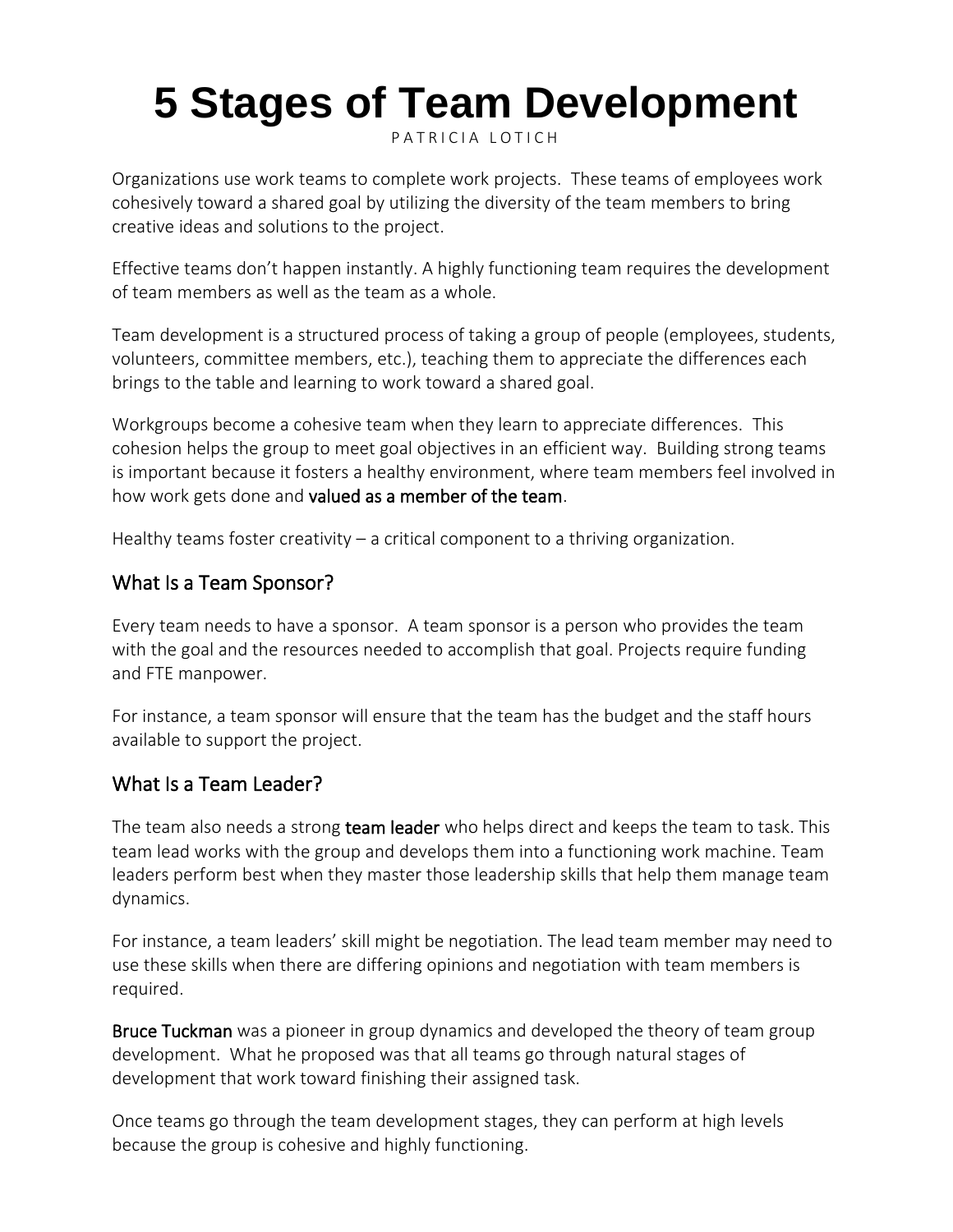# 5 Stages of Team Development

#### Stage 1 – Forming

In the first stage of **forming**, this newly chartered group of people meets and gets to know each other. This is a slow, more casual stage while members get to know and trust each other. This social aspect is important to the success of the team.

Team members learn their roles in the stage, the expectations for participation on the team, what the **[ground rules](https://smartchurchmanagement.com/what-are-meeting-ground-rules/)** are, and the goal that the team is trying to accomplish.

A team leader may help team members understand the goal of the team as well as potential challenges. For instance, a team leader may explain the duration of the project and the desired outcomes in this stage.

#### Stage 2 – Storming

The 2nd stage of team development is called storming. This is when team members begin to feel comfortable with each other, learns how each operates in a team environment – and begin to share ideas and debate issues.

The stronger personalities will be evident during this stage. This is typically the most conflictive stage of team development. This conflict is healthy but needs to be managed appropriately.

An effective team leader helps the team learn to use **[conflict](https://thethrivingsmallbusiness.com/conflict-resolution-in-the-workplace-why-conflict-resolution-is-important/)** in a positive way and does not allow it to slow team progress. Team leaders need to make sure that the stronger personalities don't inadvertently dominate the team and its outcomes. All members should be actively participating before this stage is complete.

#### Stage 3 – Norming

The norming stage of team development is when the team begins to demonstrate team skills and to work as a cohesive group. They become accustomed to each other's differences and complement each other's strengths.

It is in this stage that the team begins to operate effectively and gains momentum in completing tasks towards accomplishing the team goal. In this stage team members are comfortable with each other and utilize their different perspectives to find workable solutions.

#### Stage 4 – Performing

Performing is the stage when the team has come together as a group and is operating at a high level of efficiency and accomplishing the task it was charged with. They have learned to work together and have some momentum in the team process.

This is when the team is at optimal performance and can accomplish tasks quickly because members flow through the process. When team members change, whether a member